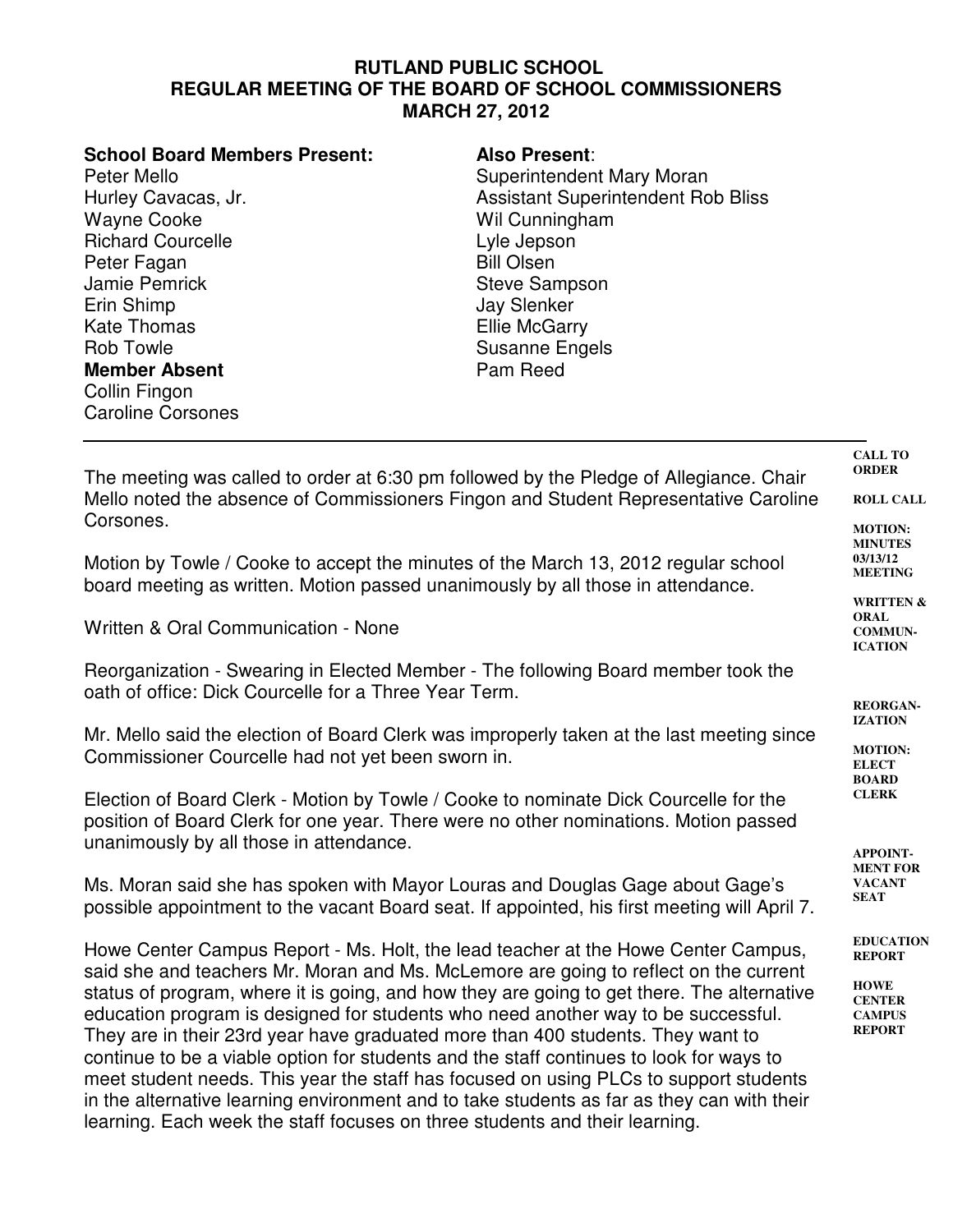Mr. Moran highlighted some of the course work he is doing with the students including lifetime sports and career education. He is working on personal fitness including adventure based learning, which helps with trust issues. They will be adding a job shadowing component to the career education program. Ms. McLemore said the staff is in the second year of a professional development direction and she reviewed the work they are doing, conferences and workshops attended and their work with the Common Core. Teachers said there are 40 students in the program, maximum enrollment. Besides meeting with the teachers, students meet with other providers and organizations: community service, VSAC counselor, home school coordinator, they go to main campus and STC to take classes, VocRehab, Rutland Area Prevention Coalition counselors, and a paraprofessional. All schedules are individualized. Mr. Mello asked Mr. Moran, who had been a traditional high school teacher, about his transition to this program. Mr. Moran said he feels he can make more meaningful connections with students in this program. Teachers said it is important for the students to have many different experiences. Students do a lot of work in the community, which gives them a chance to present a different face in the community and make connections. Ms. Moran said many of Howe Center Campus students go to college or trade school. A video of students talking about their experiences was shown.

Mr. Moran said working with these students had given him an appreciation for the social bonding theory. The smaller class sizes and individualized education plans give more meaning to students and make a big difference for them. He said Rutland is lucky to provide so many options to its students. Board members complimented the program and staff for providing these different kinds of approaches and efforts.

Vermont Senior Survey - Part II Actual Activities after High School - Mr. Sampson said the survey is written by Vermont Student Assistance Corp. (VSAC), whose primary objective is to work with students and young adults to help prepare them for their posthigh school years. VSAC compiles the results of the survey. These results are from the class of 2010. The survey was given when students are about to graduate and then a follow up one year later. This class had 58% responding one year later. Mr. Olsen reviewed the statistics and results, which provide data on how the students perceive their experience at RHS and how the perception met the reality.

Mr. Olsen said they are looking at the results and feel this information is important to be able to look beyond the students as numbers. How are the students doing when they get into the real world? This data is part of the school's whole package. Many students stated that finances are a real concern when they make decisions on what they want to do after high school. The number of students who chose the military is about twice the state rate. Also, the number of students entering Science, Math, Technology and Engineering fields is high, 33%. He said 90% of the students felt RHS prepared them. Mr. Sampson said he thinks the percentage of students who needed remedial math or English in college is much less than the national average. There were questions and comments from Board members about some of the data. Commissioner Courcelle commented on the statistic indicating that "we are training our children to live and work somewhere else." He said Rutland had a 71% response rate compared to 58% statewide. He said we continue to do things in the state that drive away students who might live here. We are training them but they are not staying here. Commissioner Cooke said with the cost of college, students need to find employment which will sustain

**HOWE CENTER CAMPUS REPORT, cont.** 

**VERMONT SENIOR SURVEY**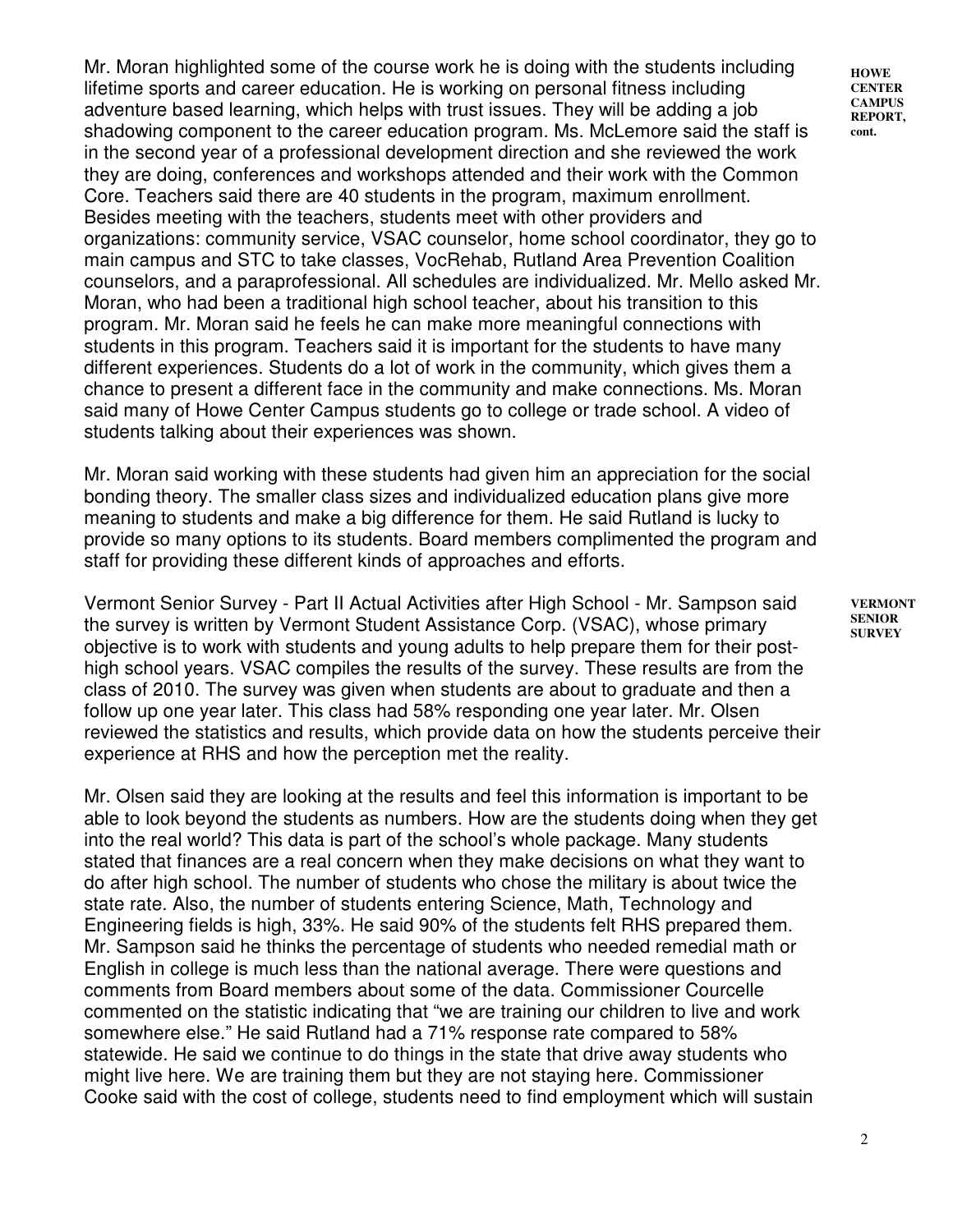them. Unfortunately that is a challenge in Vermont with significant loans. Commissioner Towle said he was surprised that no students said they are in apprenticeship programs. Mr. Sampson said perhaps students did not associate what they are doing as apprenticeships. Many students in plumbing and electrical programs may not relate those apprenticeships with this type of question. Mr. Towle said the Workforce Investment Board (WIB) is trying to get some apprenticeships going. Mr. Sampson said he thinks the economy is keeping the WIB from developing more direct apprenticeships at this time. Ms. Moran said some apprenticeships require additional education before entering into a program. We provide opportunities through STC Adult Education and Continuing Education.

Motion by Courcelle / Fagan to approve the Licensed and Non-licensed section of the Personnel Memorandum No. 460 dated March 23, 2012, as recommended by the Superintendent of Schools.

The appointments and resignations were reviewed by Superintendent Moran. They are attached. Ms. Moran thanked the people who served on the screening committees for the Administrative Appointments.

Motion passed with one no vote.

## Business Report - None

## Announcements

- Northwest School has Math Superhero Night this Thursday partnering with the Heritage Family Credit Union. April 5 is spring picture day for all K-2 students. The spring fundraiser is underway with Great American Opportunities. All proceeds go to NW enrichment and STAR student events.
- At Northeast, this Thursday, first graders will continue their study of Vermont with a trip to Sugar & Spice to learn more about maple sugaring! On April 4, over 20 "High School Buddies" will be joining a number of classes at Northeast to complete craft activities. On April 5, the annual Science Night for students will involve a series of simple experiments staffed by eight teachers and one Principal, coordinated by Summer Stoutes.
- RIS will celebrate the school's increased school attendance and improved tardies this Friday as the Positive Behaviors, Interventions and Supports (PBIS) train roles into Sweet Treat station. The entire school will celebrate with an ice cream party. Congratulations to all RIS students on improving their daily attendance this year. The RIS PTC hosted a used book sale, coffee house and snack sale during Parent Teacher Conferences. Everyone had a great time and the PTC raised over \$1,000 for RIS students and classrooms.
- Congratulations to RMS eighth grader Gabby Lazzaro. Gabby is a member of a local Odyssey of the Mind Team that recently won second place in a regional competition. As a result the team is eligible to participate in the World Finals in Iowa in May. Additional congratulations to the following RMS students who recently had their literary works published in the Rutland Herald as part of the Young Writers Project: Keisha McCoy, Anya Smiechowski, Savannah Maroun and Deanna Terounzo.
- Stafford Technical Center Board News: On March 17, Cheryl Niedzwiecki,

**VERMONT SENIOR SURVEY, cont.** 

**PERSONNEL** 

**MOTION: PERSONNEL MEMO #460**

**BUSINESS REPORT**

**SUPERIN-PENDENT'S REPORT**

**ANNOUNCE-MENTS**